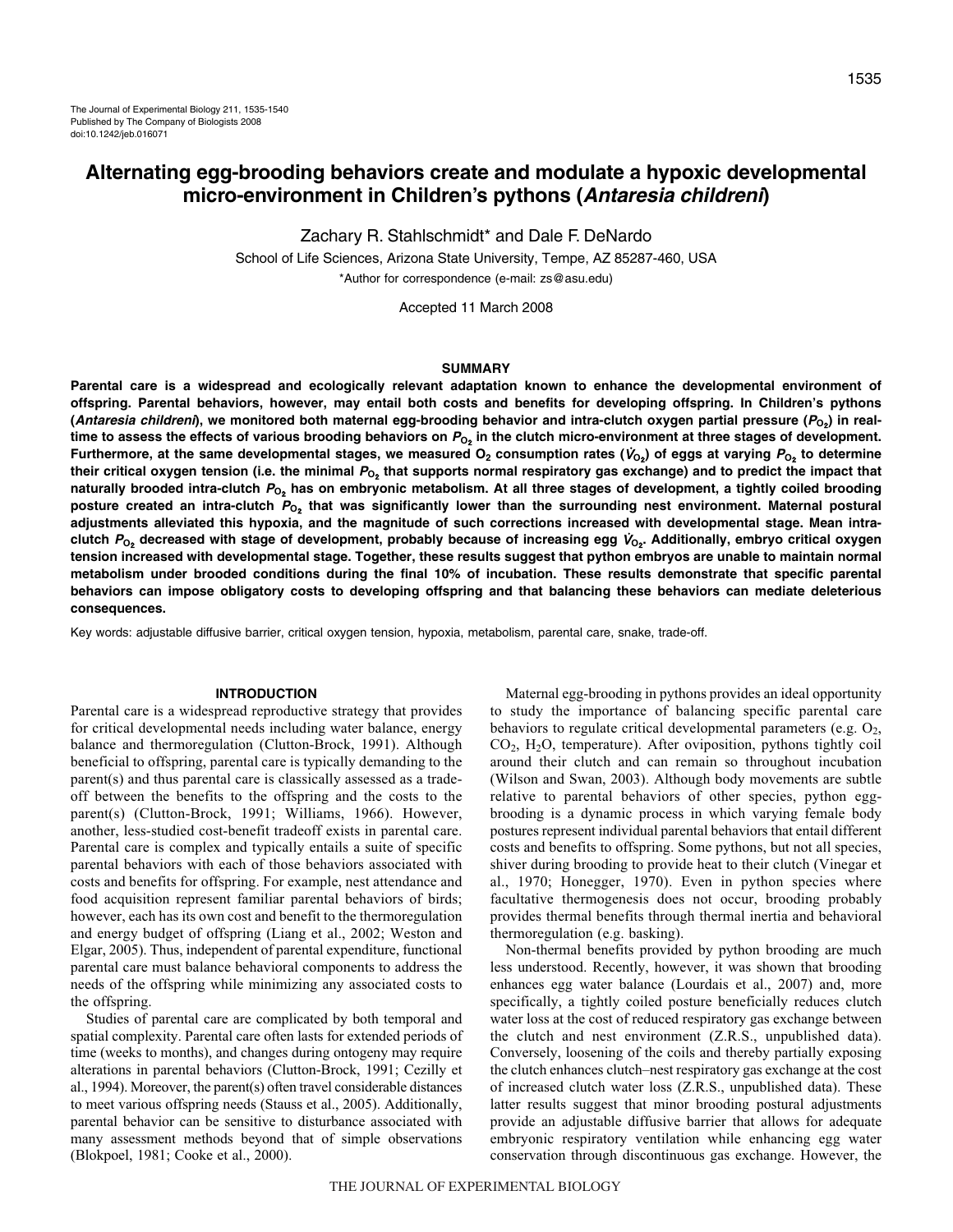extent to which brooding creates a hypoxic clutch microenvironment and the degree to which postural adjustments alleviate the hypoxia are unknown.

Embryos could experience prolonged conditions of hypoxia since python incubation lasts 45–90 days (Wilson and Swan, 2003). Chronic hypoxia has been shown to decrease embryonic growth rate (Warburton et al., 1995; Crossley and Altimiras, 2005; Roussel, 2007), reduce hatchling mass (Crossley and Altimiras, 2005), delay the development of thermogenesis (Azzam et al., 2007), and reduce predator avoidance ability of juveniles (Roussel, 2007). Moreover, acute hypoxia can have immediate effects on embryos, including reduced metabolic rate (Kam, 1993a; Kam, 1993b) and increased cell death (Devoto, 2006). The significance of a given level of hypoxia is often determined by its relationship to an animal's critical oxygen tension  $(P_{Q\text{-crit}})$ , the minimal partial pressure of oxygen that supports normal respiratory gas exchange (Yeager and Ultsch, 1989; Kam, 1993a; Kam, 1993b). Reptile embryos are particularly tolerant of hypoxia and, thus, have low  $P_{O_2\text{crit}}$  relative to other amniotes (Kam, 1993a). As development progresses, some reptiles use several morphological strategies to promote respiratory gas exchange with their environments, such as rapid proliferation of chorioallantoic vasculature and eggshell thinning (Andrews, 2004). Despite such adaptations, reptile embryo  $P_{O_2\text{crit}}$  increases as the need for respiratory gas exchange increases during ontogeny (Kam, 1993a). The importance of maintaining proper respiratory conditions is clear, and postural adjustments by brooding pythons may vary with embryonic stage of development to meet these dynamic requirements.

We tested the hypothesis that python egg-brooding behaviors both create and modulate a potentially detrimental hypoxic clutch microenvironment. To test this hypothesis we serially monitored naturally and artificially brooded clutches of Children's pythons (*Antaresia childreni*) at their preferred incubation temperature. We predicted that: (1) tight brooding creates a hypoxic clutch micro-environment that is alleviated by female postural adjustments, (2) the level of hypoxia during tight brooding will become more severe as development progresses due to increased embryonic metabolism, and (3) the balance between tight brooding and postural adjustments will keep  $P_{\text{O}_2}$  in the clutch micro-environment above the critical oxygen tension of the developing embryos (i.e. intra-clutch  $P_{\text{O}_2} > P_{\text{O}_2\text{crit}}$ ) throughout incubation. Support for these predictions would demonstrate the importance of balancing individual parental behaviors to meet the dynamic needs of the developing offspring using a simple, quantifiable parental care model.

## **MATERIALS AND METHODS Study species and reproductive husbandry**

We used a long-term captive colony of *Antaresia childreni* Gray 1842 maintained at Arizona State University Tempe, AZ, USA for this study. *A. childreni* are medium-sized (up to 1.2 m snout–vent length and 600 g body mass), non-venomous, constricting snakes of the Pythonidae family that inhabit rocky areas in northern Australia (Wilson and Swan, 2003). Husbandry and breeding of the animals followed that described previously (Lourdais et al., 2007).

A few days prior to oviposition, we moved each gravid python into a Teflon-coated 1.9 l brooding chamber that was opaque on the bottom and sides, but transparent on the top to allow observation. Because clutches of naturally brooding pythons have minimal (if any) contact with substrate (Wilson and Swan, 2003), females and their resultant clutches were not provided any substrate. We placed brooding chambers in an environmental chamber that had a 14 h:10 h

L:D photo regime and maintained temperature at 31.5±0.3°C, the species' preferred incubation temperature (Lourdais et al., 2008), to preclude the need for any behavioral thermoregulation by the females. Additionally, we plumbed brooding chambers with two, three-way stopcocks on opposite sides of the chamber and used a valve-controlled aeration system that combined saturated air (produced by bubbling air through a water-filled hydrating column) with dry air to deliver  $20-40$  ml  $min^{-1}$  of hydrated air (absolute humidity, AH=25.1–26.7  $\text{g m}^{-3}$ ; relative humidity, RH=80–85%) to each brooding chamber. We housed brooding females in these chambers during and between experimental trials to minimize disturbance and avoid clutch abandonment. At oviposition, we briefly removed each female from her clutch to determine clutch size, clutch mass, and female post-oviposition mass. Then, we randomly assigned clutches to one of two experimental groups: naturally brooding or critical oxygen tension. Females we assigned to the brooding experiment quickly recoiled around their clutches when we returned them to their respective brooding chambers. Critical oxygen tension experimental trials required the clutch to be separated from its mother for  $>8$  h and, thus, would have led to clutch abandonment if naturally brooded. Therefore, we artificially incubated clutches used in the critical oxygen tension experiment to term in 1.4 l plastic containers with a moistened Perlite substrate at 31.5°C.

## **Statistical analyses**

Data met the appropriate tests of statistical assumptions or were transformed as necessary, and were analyzed using JMP IN (version 5.1.2, SAS Statistical Institute, Inc., Cary, NC, USA). Significance was determined at  $\alpha$ <0.05 for all tests. Unpaired *t*-tests were used when comparing characteristics of the brooded and critical oxygen tension clutches. To determine the effect of time or treatment, repeated-measures analysis of variance (RMANOVA) tests were used. In analyses with significant sphericity,  $\chi^2$ -tests with epsilonadjusted Greenhouse–Geisser tests were used. *Post-hoc* analyses used Bonferroni-corrected paired *t*-tests to correct for experimentwise type I error rate. To test relationships within individuals, we used simple linear regression analysis*.* All values are given as mean  $±$  s.e.m.

# **Brooding experiment**

To assess the extent to which brooding behavior affects the  $P<sub>O<sub>2</sub></sub>$  of the clutch micro-environment, we measured real-time brooding behavior, nest  $P_{\text{O}_2}$  ( $P_{\text{O}_2$ nest; in kPa), and intra-clutch  $P_{\text{O}_2}$  ( $P_{\text{O}_2}$ clutch) of six *A. childreni* brooding units (i.e. female and associated clutch) at 31.5°C. For each brooding unit, we conducted trials three times:  $9-14$  days (early),  $36-39$  days (middle) and  $43-45$  days (late) post-oviposition (mean=22%, 78%, and 91% post-oviposition development). We conducted serial trials to determine the effect of embryonic metabolic rate on the clutch–nest oxygen gradient. Because reptile egg metabolic rate increases significantly but non-linearly during incubation (Ar et al., 2004), we selected trial timepoints that would provide progressive increases in metabolic rate rather than timepoints that were equally spaced temporally. To avoid disturbance, we monitored trials in darkness with an infrared camera and recorded real-time video of behaviors for later analysis of brooding behavior variables. To accommodate any initial change in female metabolic rate resulting from disturbance, we collected behavioral and  $P_{O_2$ clutch data >60 min after the beginning of the trial, and trials lasted 12 h.

Influent air of known composition and flow rate was created by combining dry, acapnic air (CDA 1112, PureGas, Broomfield, CO,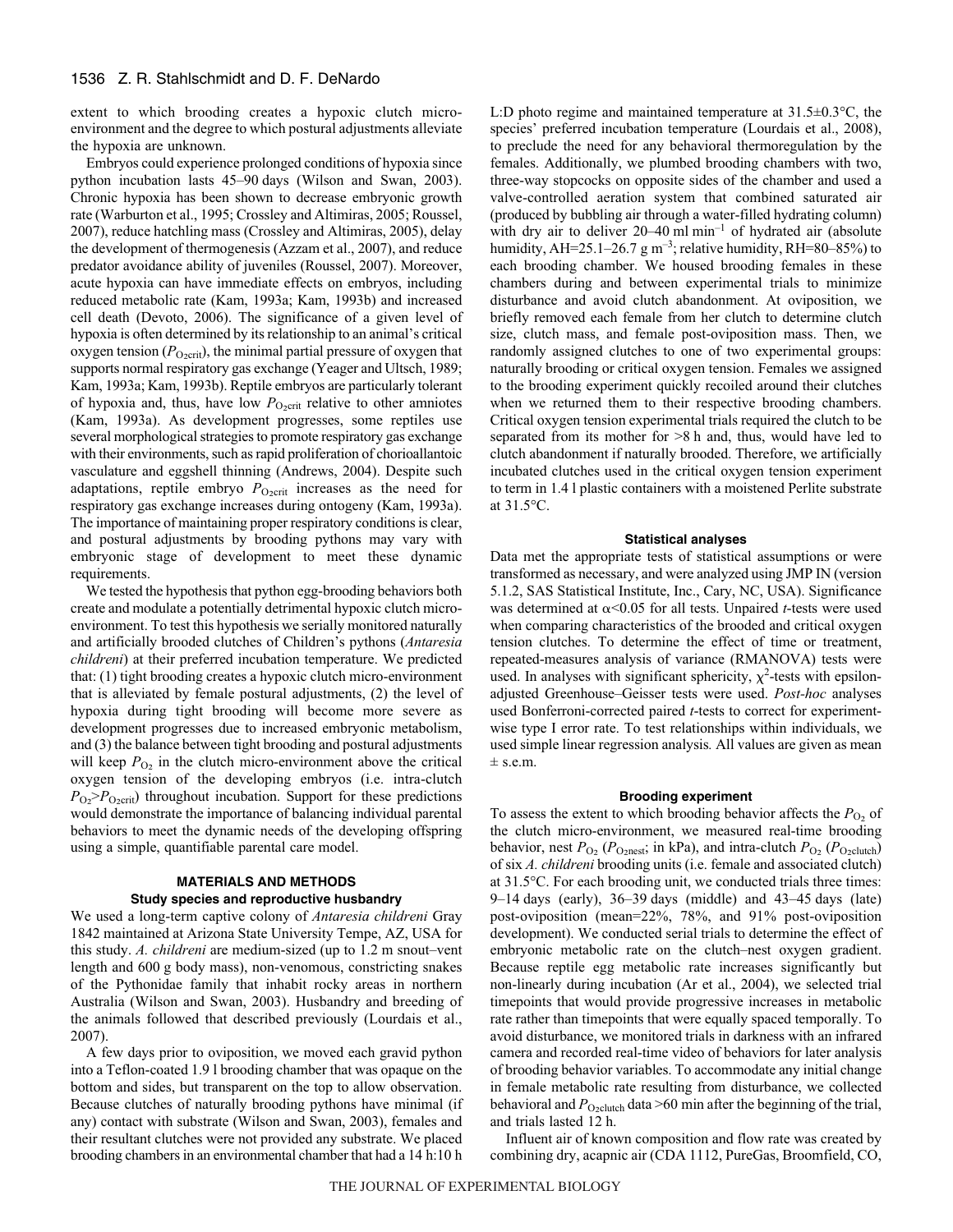USA) with water vapor-saturated air (produced by bubbling dry air through a water-filled hydrating column) using a feedbackcontrolled system. Resulting influent air was humidified to 23.5  $\text{g m}^{-3}$  absolute humidity (73% RH) and maintained at a flow rate of 560 ml  $min^{-1}$  with a mass flow controller (Unit Instruments, Inc., Yorba Linda, CA, USA) that we calibrated before the study using soap film flow meters. We analyzed a baseline sample of influent air immediately before and after brooding trials and averaged the two to determine the composition of influent air. Air exiting each chamber (effluent air) was dried with anhydrous CaSO<sub>4</sub> before flowing through an  $O_2$  analyzer (FC-1B, Sable Systems, Las Vegas, NV, USA) that we calibrated prior to experimental use with dried outside air. During trials, we recorded the  $O<sub>2</sub>$  level of effluent air every minute using a 23X datalogger (Campbell Scientific Instruments, Logan, UT, USA) to determine O<sub>2</sub> consumed by the brooding unit. The difference between influent and effluent  $P_{\text{O}_2}$  was relatively small (0.034–0.12 kPa), so  $P_{\text{O}_2}$  was calculated as the mean of influent and effluent  $P_{\text{O}_2}$  (20.10±0.01 kPa). We measured intra-clutch  $P_{\text{O}_2}$  in real-time for the duration of trials with a fiber optic  $O_2$  probe and meter (OxyMini, World Precision Instruments, Sarasota, FL, USA) and we recorded resultant data every minute with a 23X datalogger. We inserted a 4 mm diameter  $O<sub>2</sub>$  probe through a port in the floor of each brooding chamber 1.5–2 cm into the intra-clutch space. Under the conditions used, the  $O_2$  probe had an accuracy of 0.19 kPa, a resolution of 0.06–0.12 kPa, a response time of 40 s, and consumed no  $O_2$ . In addition to the calibration procedure recommended by the manufacturer, the  $O_2$  probe was calibrated immediately prior to each trial with the FC-1B  $O_2$  analyzer and three gas mixtures (i.e. air stripped of  $CO<sub>2</sub>$  and  $H<sub>2</sub>O$  combined with bottled  $N<sub>2</sub>$  to achieve  $P<sub>O2</sub>$  of ~19.5, 15.0 and 12.3 kPa). To determine the degree to which postural adjustments reduced intra-clutch hypoxia, we randomly chose 12 adjustments from each trial and analyzed the  $P_{\text{O}2\text{elutch}}$ immediately before (i.e. during tight posture) and 3 min after each adjustment. The lowest intra-clutch  $P_{\text{O}_2}$  recorded during each 12 h trial represented the absolute minimum  $P_{O_2$ clutch.

We categorized subtly distinct postural adjustments into three simple types. (1) Non-opening adjustments (NA) were those in which female movement was noted but none of the clutch was visibly exposed. (2) Opening adjustments (OA) involved female movement with visible exposure of some of the clutch, lasted less than 5 min, and did not entail a female's snout breaching the perimeter of her outermost coil. (3) Exploratory adjustments (EA) were postural adjustments that also involved visible exposure of the clutch; however, they lasted more than 5 min and/or entailed the female's snout breaching the perimeter of her outermost coil. Exploratory adjustments were distinguished from OA because an activity bout longer than 5 min involved a significant increase in female metabolic and evaporative water loss rates. Also, during EA females often inserted their heads between their eggs and their coils suggesting a different behavioral motivation (e.g. possibly egg inspection) than that of OA.

We used unpaired and paired *t*-tests to determine if  $P_{O_2 \text{clutch}}$  during the tightly coiled brooding posture was statistically indiscernible from  $P_{\text{O}_2\text{nest}}$  or  $P_{\text{O}_2\text{clutch}}$  during postural adjustments, respectively. We used RMANOVA to determine if the stage of incubation (i.e. time) had an effect on the difference between  $P_{\text{O}_2 \text{clutch}}$  during tight coiling and  $P_{\text{O}_2\text{nest}}$ , the difference between  $P_{\text{O}_2\text{clutch}}$  during tight coiling and *P*<sub>O2clutch</sub> during postural adjustments, or brooding behavior variables. We used simple linear regression to determine if clutch size and clutch mass were related to maternal mass,  $P_{\text{O}z$ clutch, or brooding behavior.

#### **Critical oxygen tension experiment**

We selected six artificially incubated *A. childreni* clutches for trials that measured embryonic oxygen consumption rate  $(\dot{V}_{O_2})$  under varying  $P_{\text{O}_2}$  at 31.5°C during three periods: 10–16 days, 36–38 days, and 43–45 days after laying (mean=26%, 76% and 90% post-oviposition development). We used serial measurement to elucidate the effect of increasing embryonic metabolic rate on  $P_{O_2\text{crit}}$  and to compare  $P_{O_2\text{crit}}$  to  $P_{O_2\text{clutch}}$  at similar stages of development. During trials, we kept the clutches in 1.2 l dual-ported airtight respirometry chambers and exposed them to five  $P_{\text{O}_2}$ levels (20.12±0.21·kPa, 17.36±0.13·kPa, 14.34±0.18·kPa,  $12.31\pm0.13$  kPa and  $10.30\pm0.03$  kPa) in an order determined by randomized draw. We supplied clutch chambers with influx air of known composition by combining and hydrating controlled flows of dry, acapnic air (CDA 1112, PureGas, Broomfield, CO, USA), and bottled  $N_2$ . Flows were controlled using two mass flow controllers (Unit Instruments, Inc., Yorba Linda, CA, USA) that we calibrated using soap film flow meters. We determined the  $P_{\text{O}_2}$ of the mixed gas using an  $O_2$  analyzer (FoxBox-C, Sable Systems, Las Vegas, NV, USA). After estimating a 99% turnover of chamber air using flow rate and chamber volume values (Lasiewski et al., 1966), we collected initial air  $(T<sub>initial</sub>)$  samples from each clutch chamber and stopped influx air. We then sealed the clutch chambers for a recorded duration (64 $\pm$ 8 min), collected end air ( $T_{\text{end}}$ ) samples, and passed dried  $T_{initial}$  and  $T_{end}$  samples through an  $O_2$  analyzer (S-3A, Applied Electrochemistry, Inc., Sunnyvale, CA, USA) that we calibrated with dried, outside air  $\leq$ 30 min prior to analyses. We used eqns 5, 6 and 11 in Vleck (Vleck, 1987) to determine clutch  $\dot{V}_{O_2}$  and divided clutch  $\dot{V}_{O_2}$  by clutch size to determine mean egg  $\dot{V}_{\text{O}_2}$ .

We used RMANOVA to determine if ambient  $P_{\text{O}_2}$  had an effect on egg  $V_{\text{O}_2}$ . To determine  $P_{\text{O}_2\text{crit}}$ , we used *post-hoc* analyses to identify the experimental  $P_{\text{O}_2}$  (i.e. 17.4 kPa, 14.3 kPa, 12.3 kPa or 10.3 kPa) at which egg  $V_{\text{O}_2}$  decreased significantly below egg  $V_{\text{O}_2}$ at normoxia (i.e.  $P_{\text{O}_2}$  of 20.1 kPa) and termed such  $P_{\text{O}_2\text{sub-norm}}$ . Then, we sorted data into two groups: (1) those less than or equal to  $P_{\text{O}_2\text{sub-norm}}$ , (2) those greater than  $P_{\text{O}_2\text{sub-norm}}$ . We then constructed linear trend lines for the two data sets, and the intersection of these lines represented the *P*<sub>O2crit</sub> (Yeager and Ultsch, 1989) (Fig. 1).



Fig. 1. Egg oxygen consumption rate ( $\dot{V}_{\text{O}_2}$ ) from six A. childreni clutches under multiple oxygen tensions during early (dotted line), middle (solid line) and late (broken line) stages of development. Crosses indicate  $P_{\text{O}_2}$  subnorm, and inverted triangles indicate critical oxygen tension for each stage of development.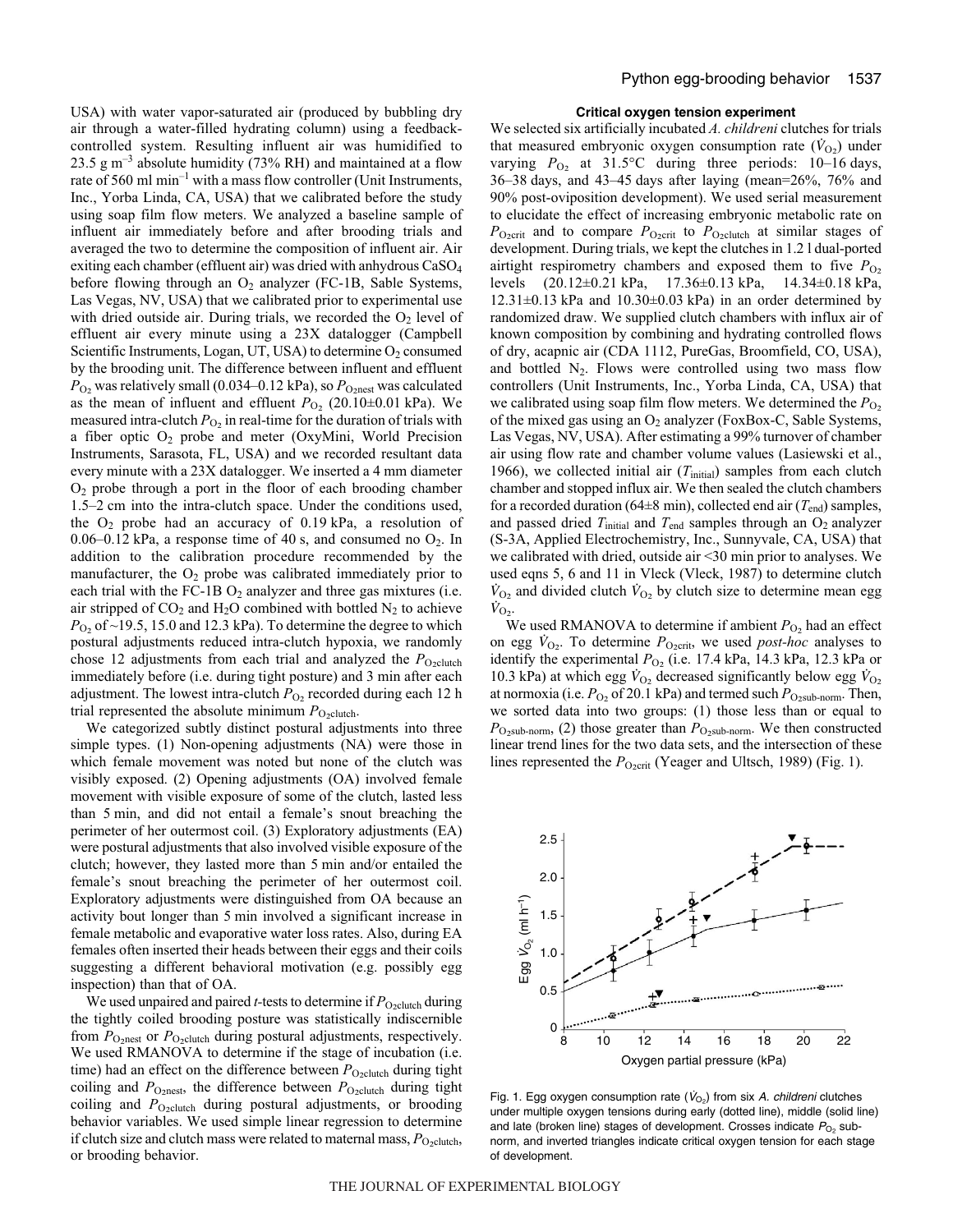# 1538 Z. R. Stahlschmidt and D. F. DeNardo

|                                    | Initial          | Early            | Middle           | Late             |        | D    |
|------------------------------------|------------------|------------------|------------------|------------------|--------|------|
| Post-oviposition development (%)   |                  | 22               | 78               | 91               |        |      |
| Brooding experiment                |                  |                  |                  |                  |        |      |
| No. of fertile eggs                | $10.5 + 0.7$     | $10.2 + 0.7$     | $8.5 \pm 1.2$    | $8.5 \pm 1.2$    | 0.067  | 0.81 |
| Clutch mass (g)                    | $138.7 + 9.9$    | $130.7 + 10.7$   | $102.8 \pm 14.8$ | $103+15.8$       | 0.044  | 0.85 |
| Maternal mass (g)                  | $306.5 \pm 15.1$ | $305.2 \pm 14.8$ | $303.5 \pm 14.6$ | $303.2 \pm 14.7$ | 0.0031 | 0.99 |
| Critical oxygen tension experiment |                  |                  |                  |                  |        |      |
| No. of fertile eggs                | $11.0 + 0.6$     | $10.7 + 0.3$     | $10.5 \pm 0.4$   | $10.5 \pm 0.4$   | 0.025  | 0.88 |
| Clutch mass (g)                    | $141.3 \pm 8.6$  | $137.3 + 6.1$    | $125.3 + 9.2$    | $120.2 + 6.3$    | 2.7    | 0.13 |

Table 1. Antaresia childreni clutch and maternal characteristics (mean ± s.e.m.) at four stages of incubation

# **RESULTS**

At oviposition, the differences in female mass (*t*=1.5, d.f.=10, *P*=0.17), clutch size (*t*=0.52, d.f.=10, *P*=0.61) and clutch mass  $(t=0.20, d.f.=10, P=0.84)$  between the two experimental groups were not significant. As incubation progressed, a few embryos died and females lost mass due to typical brooding-associated anorexia. However, clutch size, clutch mass and maternal mass did not significantly decrease with developmental stage (Table 1). Thus, time-dependent corrections for these variables were not necessary prior to temporal analyses.

## **Brooding experiment**

Mean P<sub>O2clutch</sub> immediately prior to postural adjustment was significantly lower than  $P_{\text{O}_2\text{nest}}$  at all stages of development (early: *t*=11, d.f.=5, *P*<0.0001; middle: *t*=6.4, d.f.=5, *P*=0.0014; late: *t*=7.1, d.f.=5,  $P=0.0009$ ; Table 2) and lower than the overall mean  $P_{O_2\text{clutch}}$ (early: *t*=4.8, d.f.=5, *P*=0.0049; middle: *t*=5.7, d.f.=5, *P*=0.0024, late:  $t=2.7$ , d.f.=5,  $P=0.045$ ; Table 2) indicating that tight brooding created a significant barrier to  $O_2$  diffusion between the clutch and nest environments. After examining the *P*<sub>O2clutch</sub> data for entire trials, we determined that the overall mean clutch–nest  $P_{\text{O}_2}$  gradient and the clutch–nest  $P_{\text{O}_2}$  gradient during tight brooding significantly increased with stage of incubation  $(F_{2,10}=8.0, P=0.0085$  and *F*2,10=8.0, *P*=0.0075, respectively). Because female oviposition mass was not significantly correlated with clutch size  $(R^2=0.27, P=0.070,$ *N*=36) or clutch mass ( $R^2$ =0.36, *P*=0.15, *N*=36) in our *A. childreni* colony, we used clutch size and clutch mass as independent variables rather than clutch-to-female ratios. Clutch characteristics also affected the mean clutch–nest  $P_{\text{O}_2}$  gradient during later trials as clutch size (middle:  $R^2=0.77$ ,  $P=0.021$ ; late:  $R^2=0.89$ ,  $P=0.0050$ ) and clutch mass (middle:  $R^2$ =0.77, *P*=0.021; late:  $R^2$ =0.81, *P*=0.014) were both negatively related to  $P_{\text{O}_2 \text{clutch}}$ .

At all three stages of development, *P*<sub>O2clutch</sub> was significantly lower immediately prior to postural adjustment than at 3 min after the adjustment (early: *t*=9.0, d.f.=5, *P*=0.0003; middle: *t*=7.3, d.f.=5, *P*=0.0007; late: *t*=4.8, d.f.=5, *P*=0.0049; Table 2). The difference between 'tight'  $P_{\text{O}_2\text{clutch}}$  and 'adjusting'  $P_{\text{O}_2\text{clutch}}$  increased with incubation stage  $(F_{2,10} = 5.7, P = 0.023$ ; Table 2). Thus, postural adjustments alleviated intraclutch hypoxia, but mean  $P_{O_2$ clutch still decreased during development (Table 2).

Brooding females did not shiver at any point during the study. The frequency and duration of brooding behaviors did not increase as development progressed (Table 3) and brooding behavior was also not influenced by clutch characteristics.

### **Critical oxygen tension experiment**

Environmental  $P_{\text{O}_2}$  affected *A. childreni* egg  $\dot{V}_{\text{O}_2}$  at all three stages of development (early: *F*4,16=24, *P*<0.0001; middle: *F*2,8=7.6, *P*=0.013; late:  $F_{4,16}$ =14, *P*<0.0001; Fig. 1). We determined  $P_{0, crit}$ to be 12.8 kPa, 15.1 kPa and 19.4 kPa for early, middle and late trials, respectively. Analysis of  $P_{\text{O}_2\text{clutch}}$  data indicated that  $P_{\text{O}_2\text{clutch}}$ was below  $P_{O_2\text{crit}}$  for a mean  $0\pm 0\%$ , 16.5 $\pm 15.6\%$ , and 100 $\pm 0\%$  of the time for early, middle and late trials, respectively. When  $P_{O_2$ clutch<sup><</sup> $P_{O_2}$ crit, embryos were probably unable to maintain normal metabolism under brooded conditions and, thus, were considered to be metabolically conforming.

|  |  |  | Table 2. Intra-clutch $P_{\rm O_2}$ (kPa) of six brooding A. <i>childreni</i> (mean ± s.e.m.) at three stages of development |  |
|--|--|--|------------------------------------------------------------------------------------------------------------------------------|--|
|--|--|--|------------------------------------------------------------------------------------------------------------------------------|--|

|                            | Early            | Middle           | Late             |     |        |  |
|----------------------------|------------------|------------------|------------------|-----|--------|--|
| Absolute minimum           | $17.54 \pm 0.14$ | $15.35 \pm 0.55$ | $15.07 \pm 0.54$ | 12  | 0.0026 |  |
| During tight coiling       | 17.78±0.15       | 16.08±0.50       | $15.76 \pm 0.49$ | 8.4 | 0.0074 |  |
| Overall                    | 18.66±0.12       | $16.38 \pm 0.51$ | $15.94 \pm 0.53$ | 8.0 | 0.0085 |  |
| During postural adjustment | $18.03 \pm 0.15$ | $16.57 \pm 0.48$ | $16.37 \pm 0.46$ | 7.0 | 0.013  |  |

Table 3. Antaresia childreni brooding behavior (mean  $\pm$  s.e.m.) at three stages of development

|                                             | Early          | Middle          | ∟ate             |      | D    |  |
|---------------------------------------------|----------------|-----------------|------------------|------|------|--|
| Time spent tightly coiled (%)               | $89.3 + 4.5$   | $91.8 \pm 2.3$  | $93.4 \pm 1.4$   | 1.2  | 0.32 |  |
| Non-opening adjustment (NA) rate $(h^{-1})$ | $3.8 + 0.7$    | $3.9 + 0.4$     | $4.3 \pm 0.4$    | 0.35 | 0.71 |  |
| NA duration (s)                             | $15.5 \pm 2.2$ | $17.1 + 4.1$    | $10.6 \pm 1.3$   | 1.8  | 0.22 |  |
| Opening adjustment $(OA)$ rate $(h^{-1})$   | $1.4 \pm 0.3$  | $1.2 + 0.3$     | $1.9 + 0.8$      | 0.55 | 0.55 |  |
| OA duration (s)                             | $26.8 \pm 3.3$ | $36.2 \pm 11.8$ | $72.7 + 38.4$    | 1.5  | 0.28 |  |
| Exploratory adjustment (EA) rate $(h^{-1})$ | $1.1 \pm 0.6$  | $0.6 + 0.4$     | $0.6 + 0.2$      | 0.39 | 0.69 |  |
| EA duration (s)                             | $298.3 + 64.4$ | 747.0±337.2     | $208.8 \pm 28.9$ | 1.2  | 0.36 |  |

NA, postural adjustments during which the clutch was not visibly exposed; OA, postural adjustments during which some part of the clutch was exposed for <5·min; EA, postural adjustments during which part of the clutch was exposed for >5·min or the female's snout breached the perimeter of her outermost coil.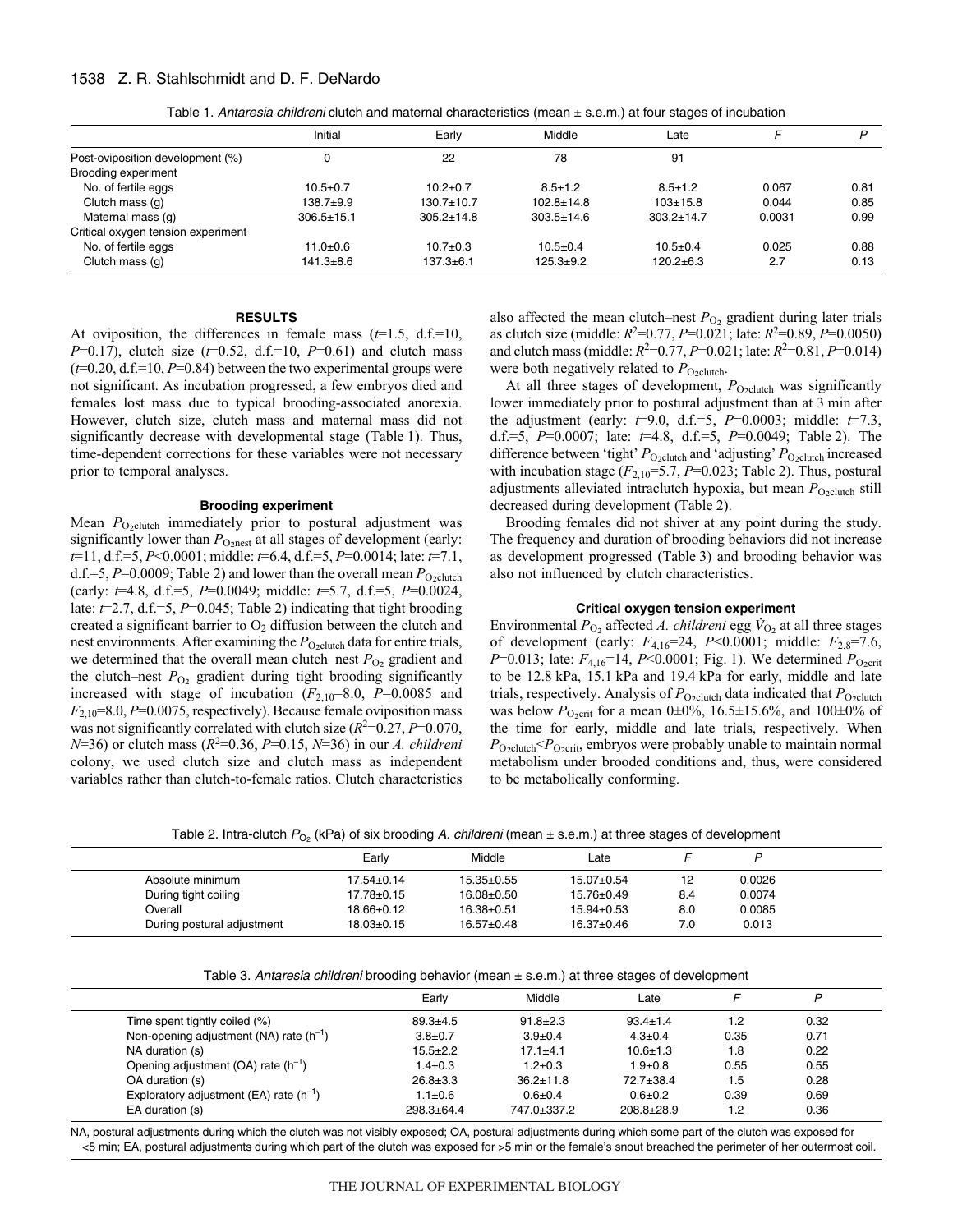# **DISCUSSION**

We have demonstrated that python egg-brooding provides a barrier to respiratory gas diffusion between the clutch and nest environments. Moreover, our results support the hypothesis that python egg-brooding behaviors both create and relieve a potentially detrimental hypoxic developmental micro-environment. During tight coiling, the clutch–nest  $P_{\text{O}_2}$  gradient was significantly greater than the overall mean clutch–nest  $P_{\text{O}_2}$  gradient at each developmental stage, in support of our first prediction that tight brooding creates a hypoxic clutch micro-environment. Previous research has demonstrated that this particular brooding posture also minimizes clutch evaporative water loss (Lourdais et al., 2007) (Z.R.S., unpublished data). Together, these results quantitatively demonstrate that brooding behavior provides a hydric benefit at a cost to embryonic respiratory gas exchange.

Postural adjustments caused brief disruptions to the diffusive barrier created by tight coiling, which supports our first prediction (Fig. 2). Using absolute minimum  $P_{O_2$ clutch data, we estimated that without postural adjustments, the amount of time embryos were metabolically conforming would have increased from 16.5% to 50% for middle trials under brooded conditions. Also, the effectiveness of postural adjustments at reducing the clutch–nest  $P_{\text{O}_2}$  gradient created by tight coiling increased with incubation. However, in support of our second prediction that the level of hypoxia during tight brooding will become more severe as development progresses, developmental stage affected both mean overall  $P_{\text{O}_2\text{clutch}}$  and  $P_{\text{O}_2\text{clutch}}$ during tight coiling (Table 2). Thus, despite hypoxia-reducing postural adjustments, intra-clutch hypoxia increased with time as embryonic metabolism and respiratory gas exchange increased.

Our results demonstrate that *A. childreni* embryos experience chronic hypoxia, the effects of which have been studied in a variety of vertebrate taxa (Taylor et al., 1971; Crossley and Altimiras, 2005; Roussel, 2007). Both embryonic growth and development are adversely affected by prolonged periods of hypoxia (Crossley and Altimiras, 2005; Azzam et al., 2007; Roussel, 2007). Chronic hypoxia negatively affects hatching success (Taylor et al., 1971) as well as post-hatching fitness-related variables including predator avoidance (Roussel, 2007), sexual development (Shang et al., 2006) and development of an unfavorable sex ratio (Shang et al., 2006). Notably, some reptile eggs exhibit significant morphological responses, such as increased chorioallantoic vasculature, to



Fig. 2. Example of intra-clutch  $P_{O_2}$  ( $P_{O_2$ clutch) during brooding at the late stage of development in A. childreni. Vertical lines denote the beginning of female postural adjustments.

prolonged hypoxia that successfully diminish the costs of their low oxygen environments (Kam, 1993b; Corona and Warburton, 2000).

We have shown that  $P_{\text{O}_2\text{crit}}$  for *A. childreni* embryos increases with development similar to other reptile embryos (Kam, 1993a). However, unlike previous research, we monitored real-time  $P_{\text{O}_2\text{clutch}}$ to determine if and when the embryos' micro-environment was below  $P_{O<sub>2</sub>crit}$ . We determined that *A. childreni* embryos are probably unable to maintain normal metabolism under brooded conditions during the final 10% of incubation (i.e.  $P_{\text{O}_2\text{clutch}}$  *P*<sub>O<sub>2</sub>crit for 100%</sub> of the time in late trials). Thus, similar to avian embryos (Ar et al., 1991), python embryos probably become metabolically conforming later in incubation in contradiction to our third prediction that postural adjustments will keep  $P_{\text{O}_2}$  in the clutch micro-environment above the critical oxygen tension of the developing embryos. The effect was most severe late in development presumably because females maintain relatively stable frequencies and durations of postural adjustments throughout incubation despite increased embryonic metabolism.

Like python egg-brooding postural adjustments, fin-fanning parental behavior exhibited by some fish (Hale et al., 2003; Green and McCormick, 2005; Lissaker and Kvarnemo, 2006) increases oxygen in the eggs' micro-environment. However, unlike python postural adjustments, fin-fanning is negatively correlated with dissolved oxygen levels (Hale et al., 2003; Lissaker and Kvarnemo, 2006). Therefore, an important question arises as to why brooding female pythons do not similarly increase the rate or frequency of postural adjustments to accommodate the decreasing  $P_{\text{O}_2\text{clutch}}$  created by the increasing  $V_{\text{O}_2}$  of their developing embryos? Python eggbrooding behavior may be a 'hard-wired' process and, thus, brooding pythons lack the ability to use external cues for behavioral modification. This possibility is unlikely, however, as it represents a maladaptive behavior and contradicts many studies that have examined how the suite of parental care behaviors adjusts to changes in the embryonic micro-environment (Hale et al., 2003; Lissaker and Kvarnemo, 2006) and offspring development (Cezilly et al., 1995; Koskela, 2000; Green and McCormick, 2005).

Alternatively, egg-brooding female pythons may have the ability to process environmental or temporal information but choose to use a 'water first' strategy: compromising embryonic respiratory gas exchange to conserve embryonic water loss. The benefit of python egg-brooding to *A. childreni* egg water balance is dramatic and critical to embryo survival (Lourdais et al., 2007), as well as ecologically relevant because females generally oviposit during the dry season (Wilson and Swan, 2003). Although alligator embryos reared in 17%  $O_2$  (i.e. ~16.5 kPa) exhibit significant growth retardation (Warburton et al., 1995), such effects of hypoxia on python egg hatchability or offspring quality have not been demonstrated and are in need of study.

Lastly, an external cue other than embryonic developmental stage and water balance may regulate postural adjustment by pythons. In particular, temperature is critical to embryonic development (Angilletta et al., 2000; Rodriguez-Munoz, 2001; Birchard, 2004) and was not variably manipulated in our study. Temperature is also of particular interest because increasing it directly increases both  $\dot{V}_{\text{O}_2}$  and water loss in eggs. Ambient temperature is known to affect nest-attending behavior in birds (Hoset et al., 2004; Weston and Elgar, 2005) and thus may influence python egg-brooding behavior. To complement maternal brooding effects on the clutch microenvironment, perhaps *A. childreni* eggs may change during ontogeny to enhance respiratory gas exchange. Over the course of incubation, crocodilian and turtle eggs develop a highly vascularized chorioallantoic membrane and reduce shell thickness by embryonic